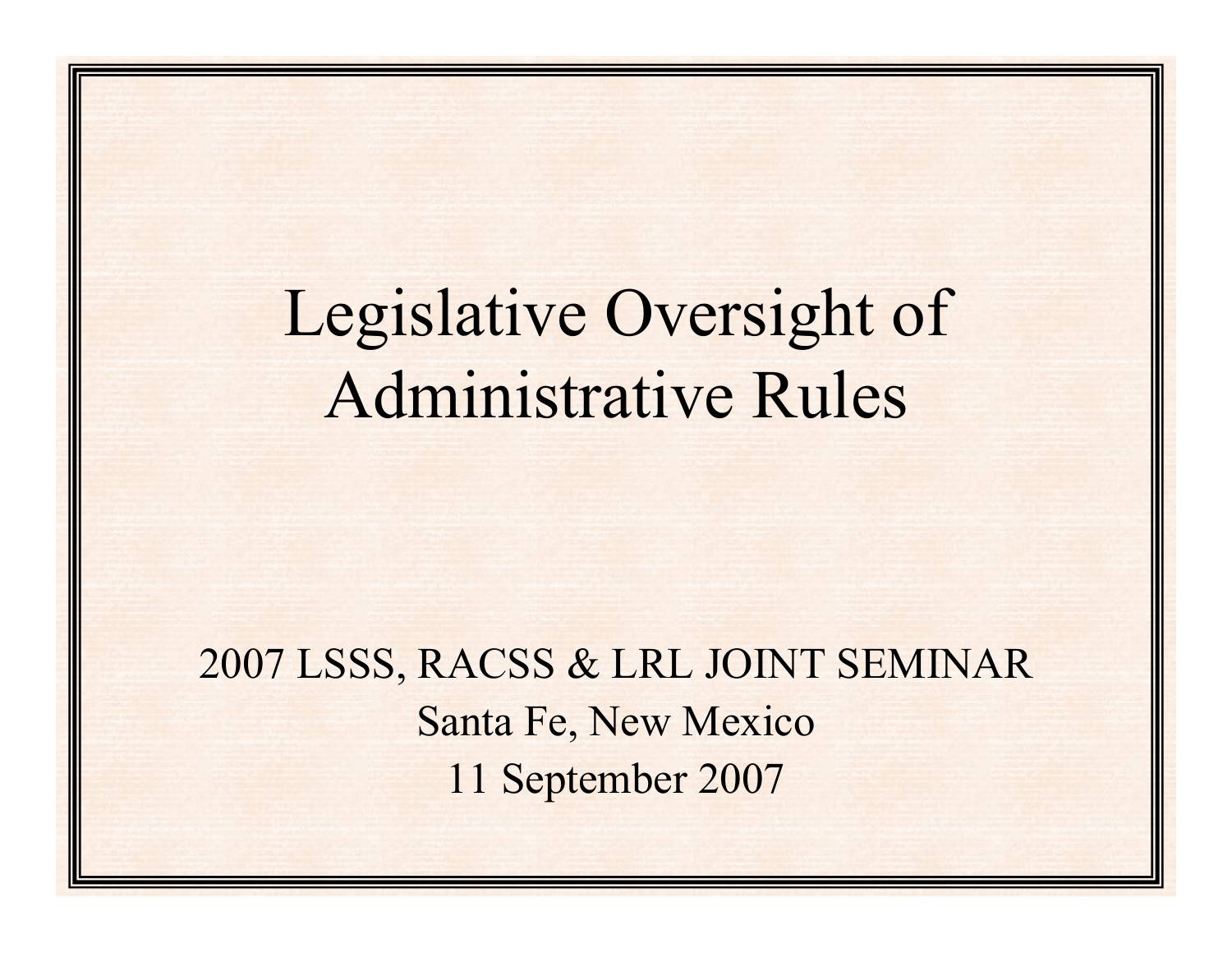## Variety in the States

- Names of Rules/Regulations
- Definition of Rules/Regulations
- Types of Rules/Regulations
- Duration of Rules/Regulations
- Rulemaking Process
- Rule Review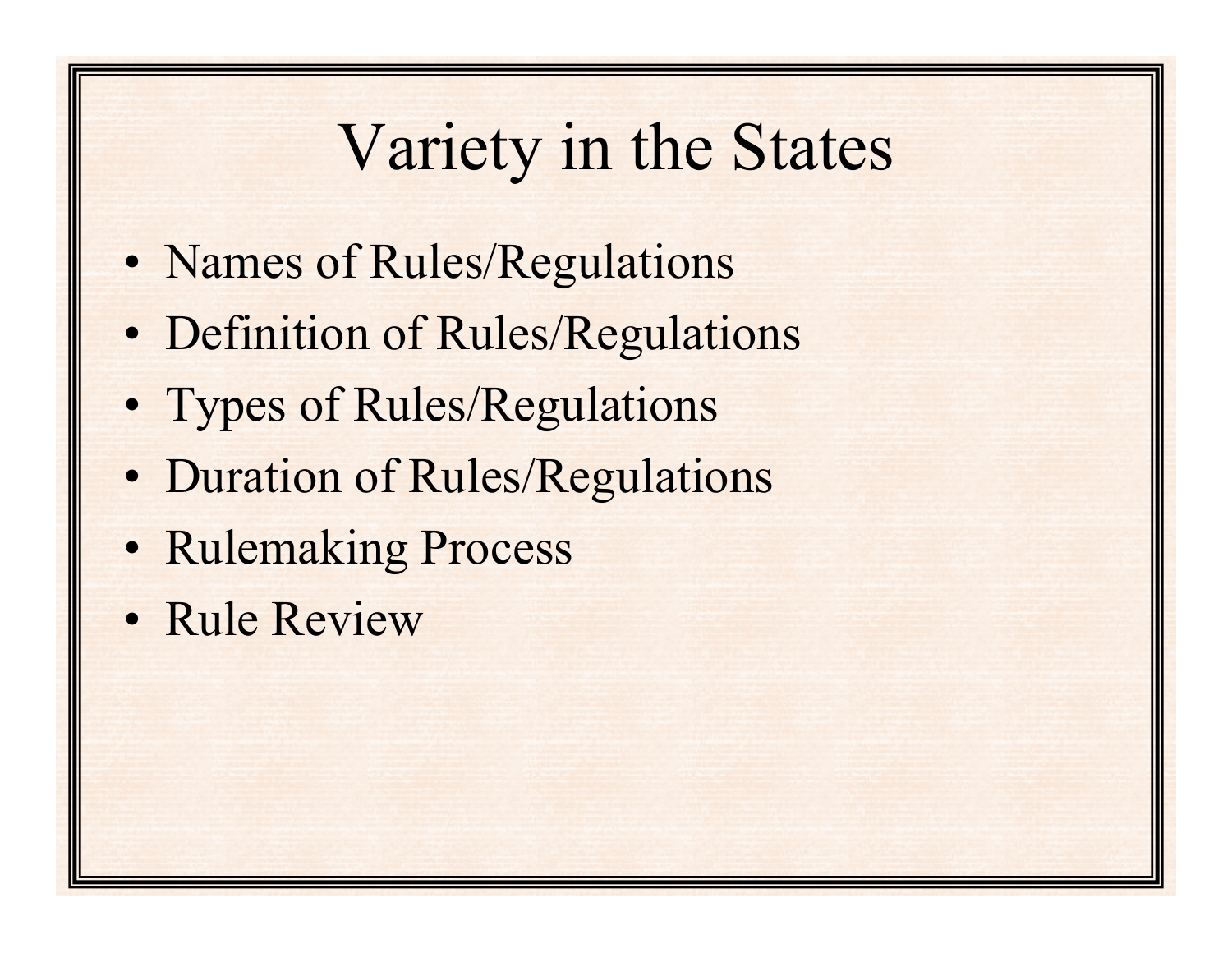#### Rule Review

- By Whom
- How Performed
- Purpose
- Power

• Around 40 states have some form of legislative review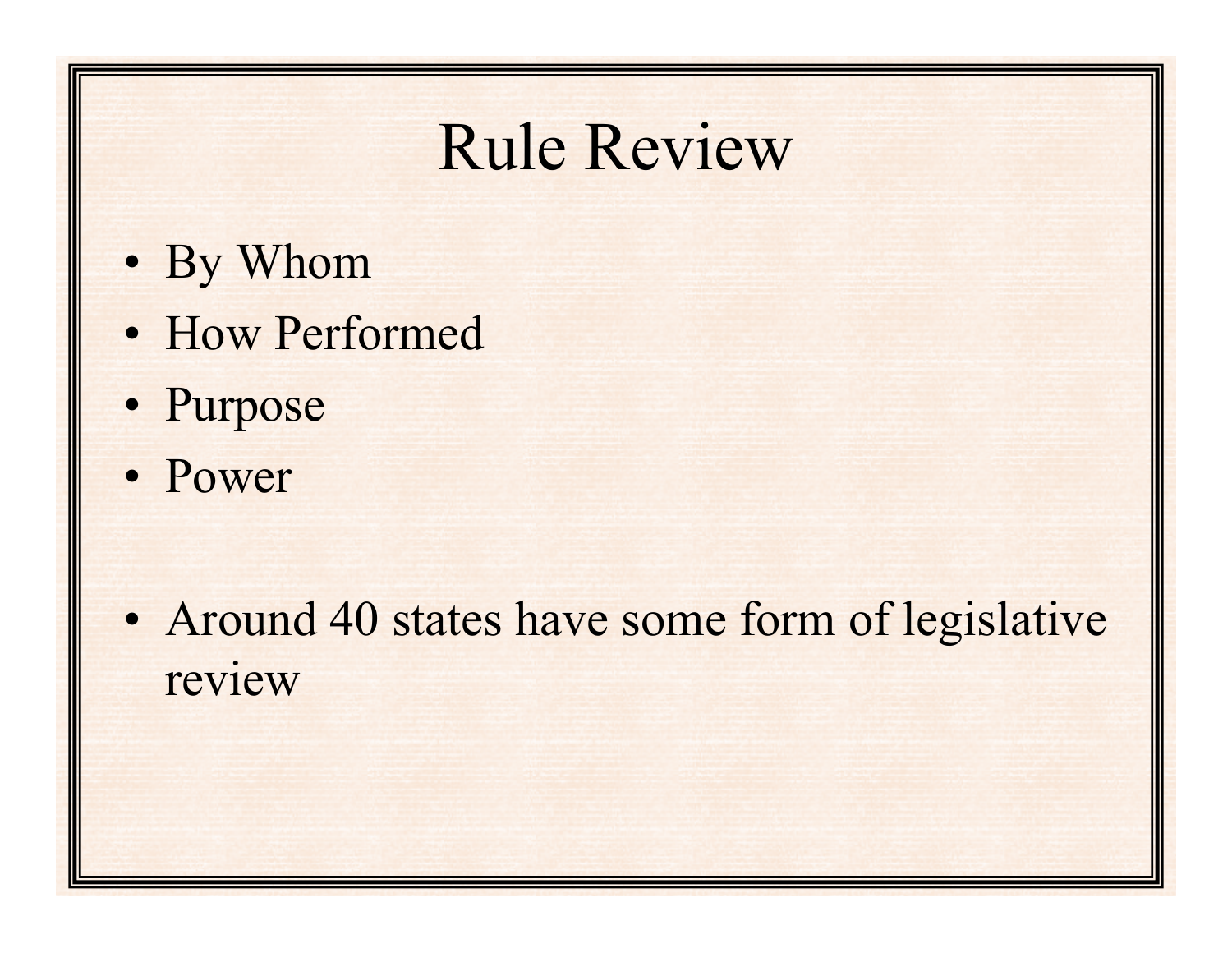## Model State APA

- Current model from 1981
	- – Review by Governor (or Administrative Rules Counsel)
	- – Review by Administrative Rules Review Committee of the Legislature
- Proposed model for 2008
	- – Originally had options for review by Governor, Attorney General and the Legislature
	- – Current proposed version now only has review by the Legislature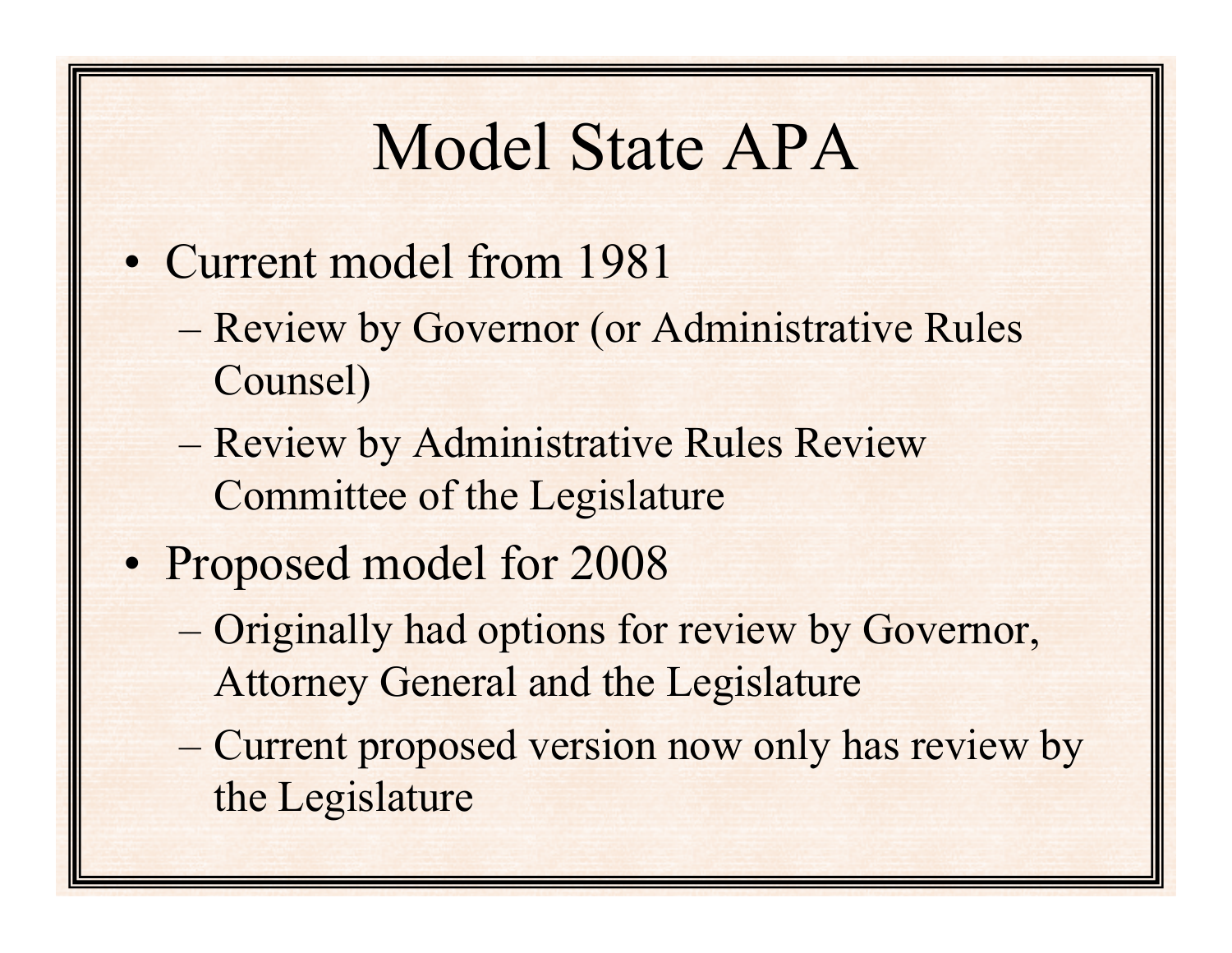### New Mexico Rulemaking

• Rules (or something similar) have been around for a while

• Bando of 1693 (Decree proclaiming departures for New Mexico)

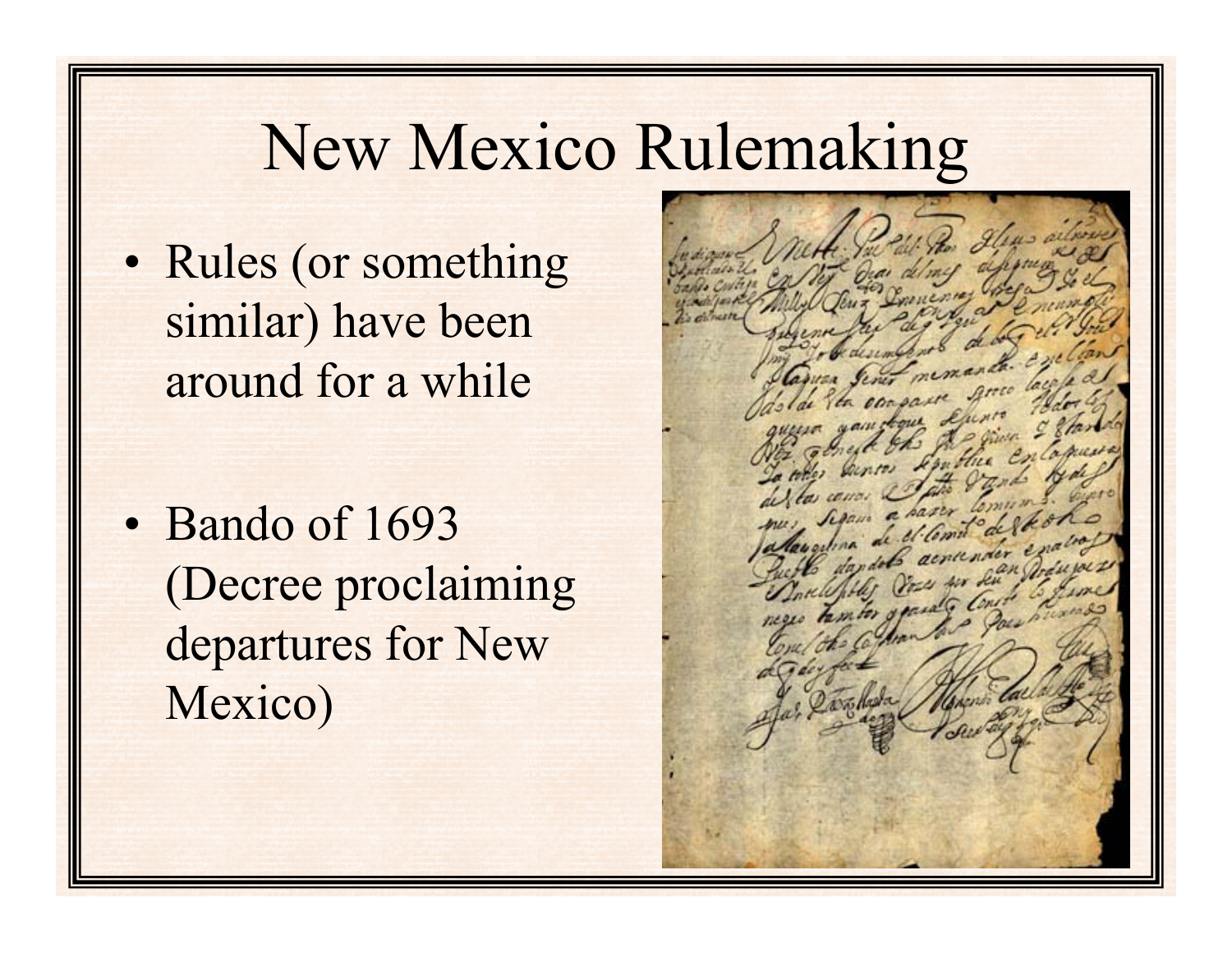# Filing Requirements

#### • Adopted in 1931

- All publications (including rules) to be filed with the State Supreme Court Library
- Uniformity in booklet size 6" x 9"
- Law Librarian to remind agencies every July to file publications
- Purpose of law was to ensure preservation of state publications
- No differentiation between rules and other publications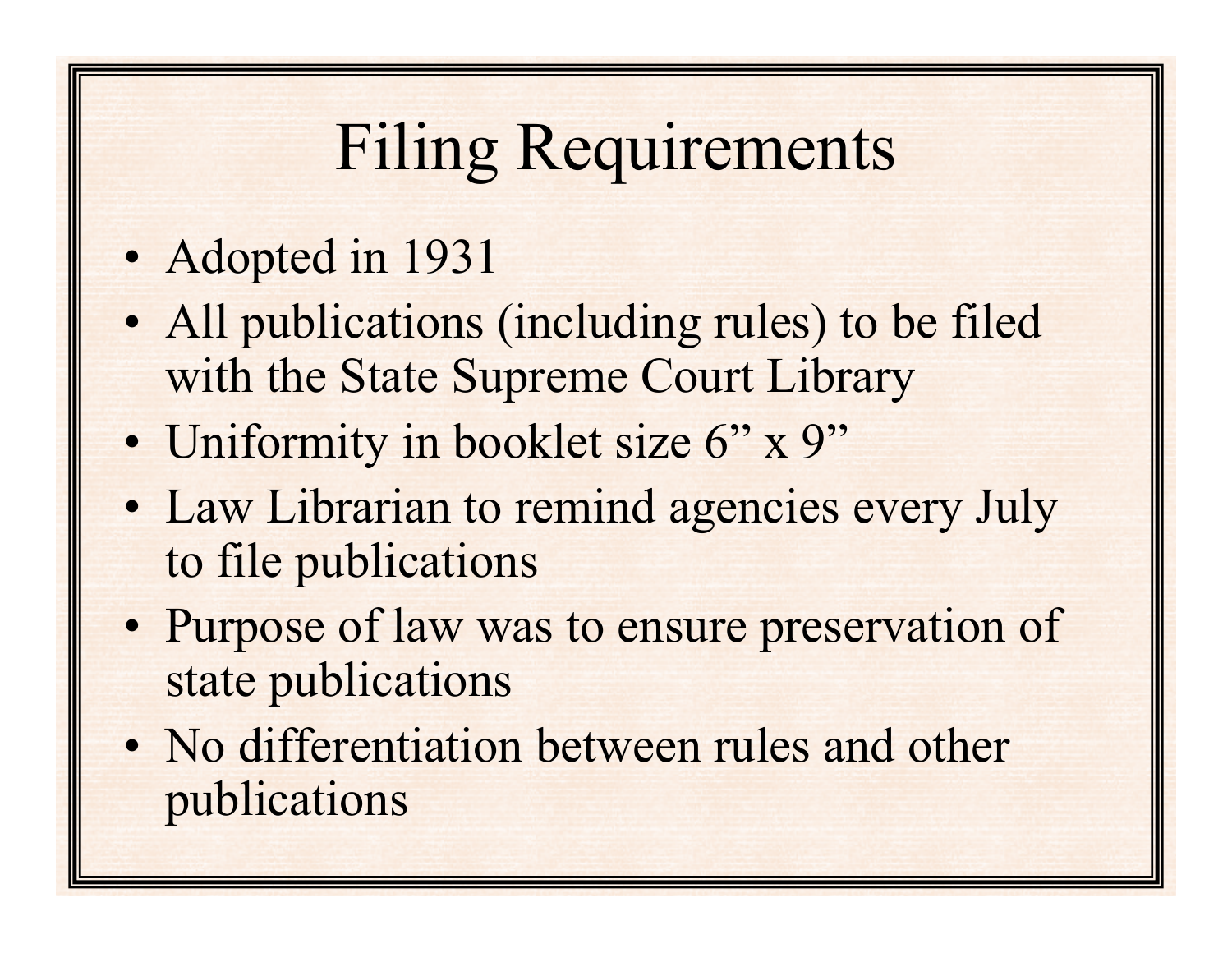### State Rules Act

- Adopted in 1967
- Defined what is a "rule"
- Exception to the definition of rule in statute
- Rules must be filed with the State Records Administrator before taking effect
- Must be followed by all filing agencies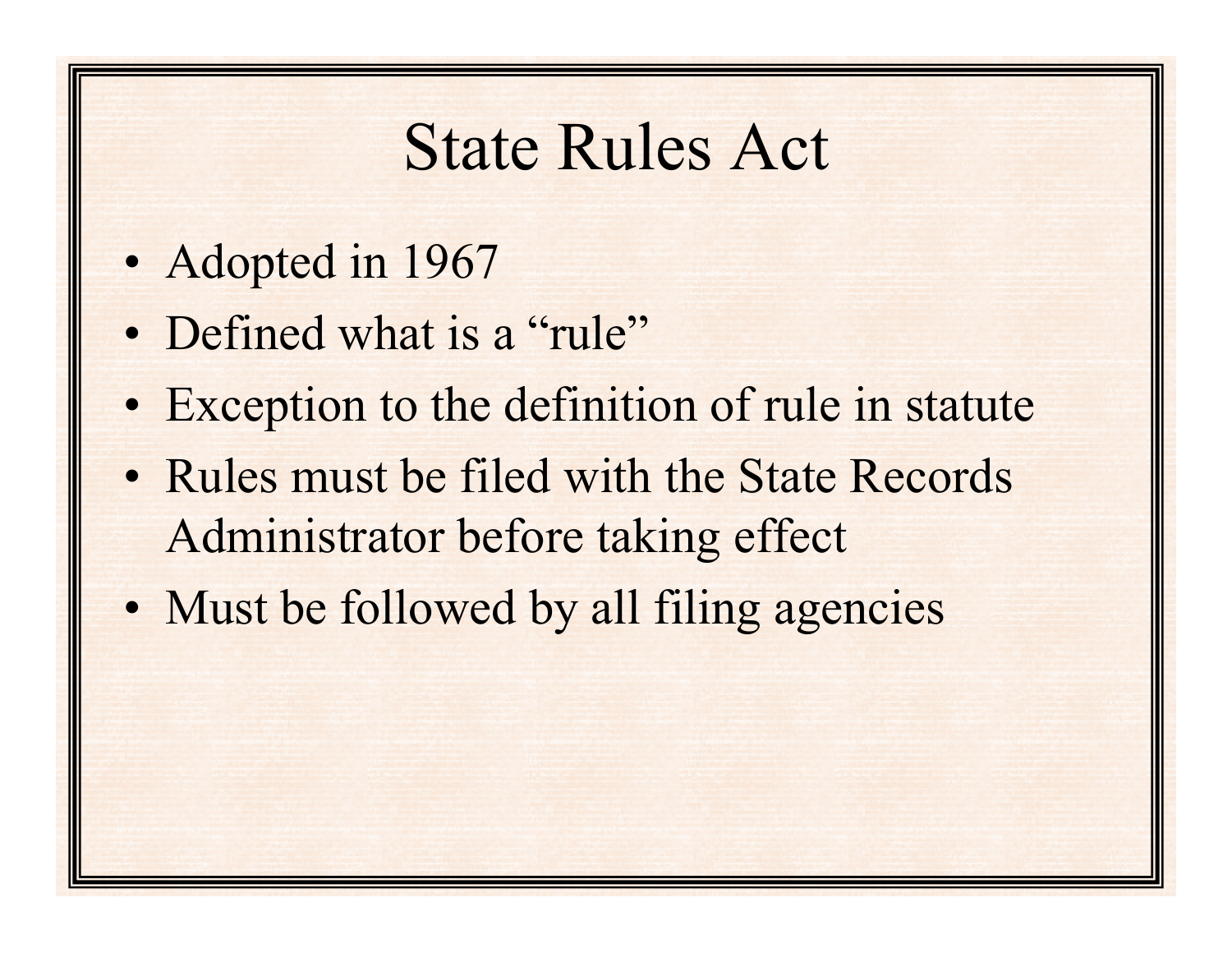### Administrative Procedures Act

- Adopted in 1969
- More uniform rulemaking process
- Uniform adjudication process
- Bimonthly bulletin
- Compilation of current rules
- All agencies exempt from the statute
- Act does not function as intended because it currently does not apply to any agency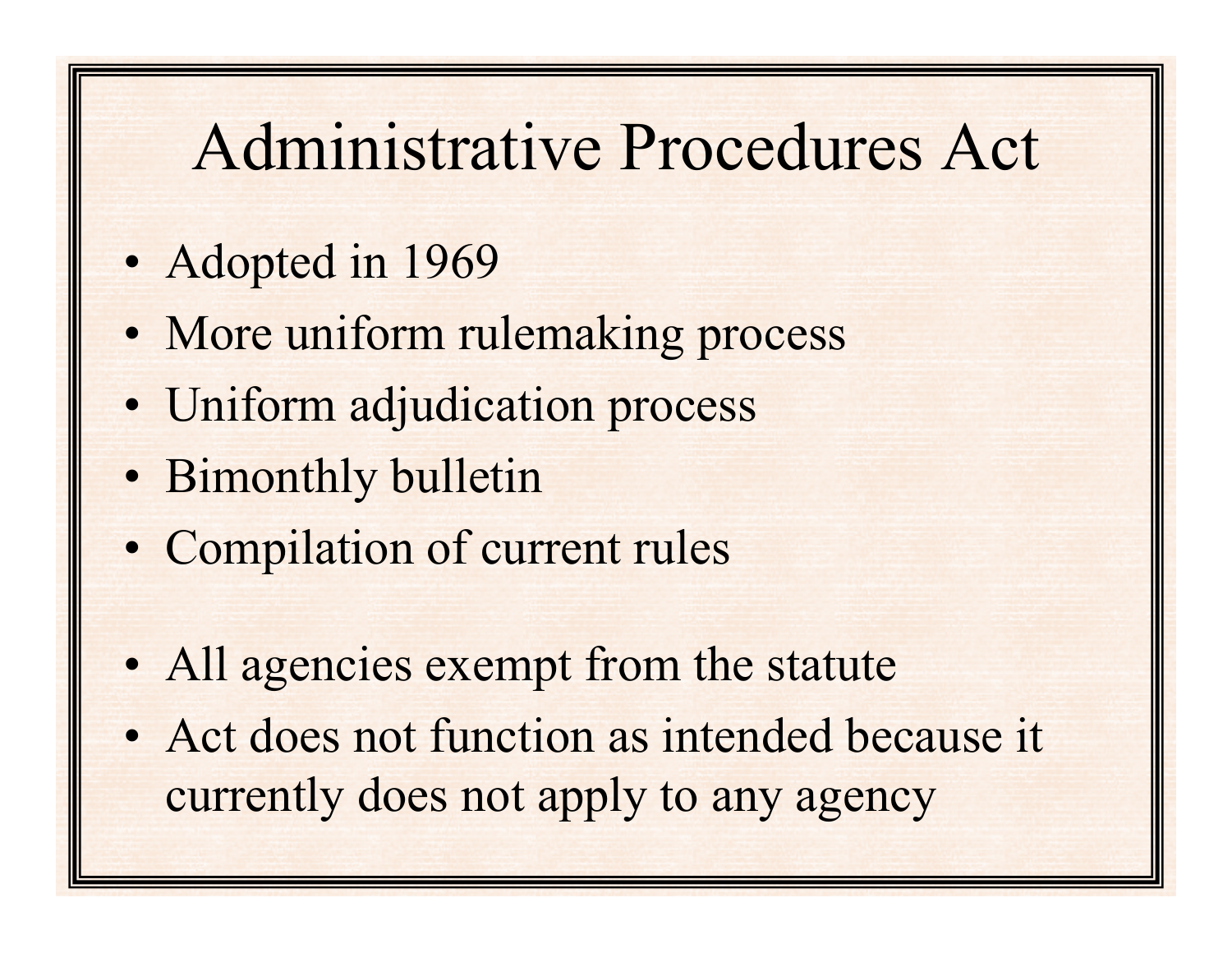## NM Register & NMAC

- New Mexico Register added to State Rules Act 1990
	- –Official rulemaking publication
	- and the contract of the contract of Effectiveness of rules tied to publication

- New Mexico Administrative Code added to State Rules Act 1995
	- –Official compilation of current rules
	- $-$ Uniform style, format and numbering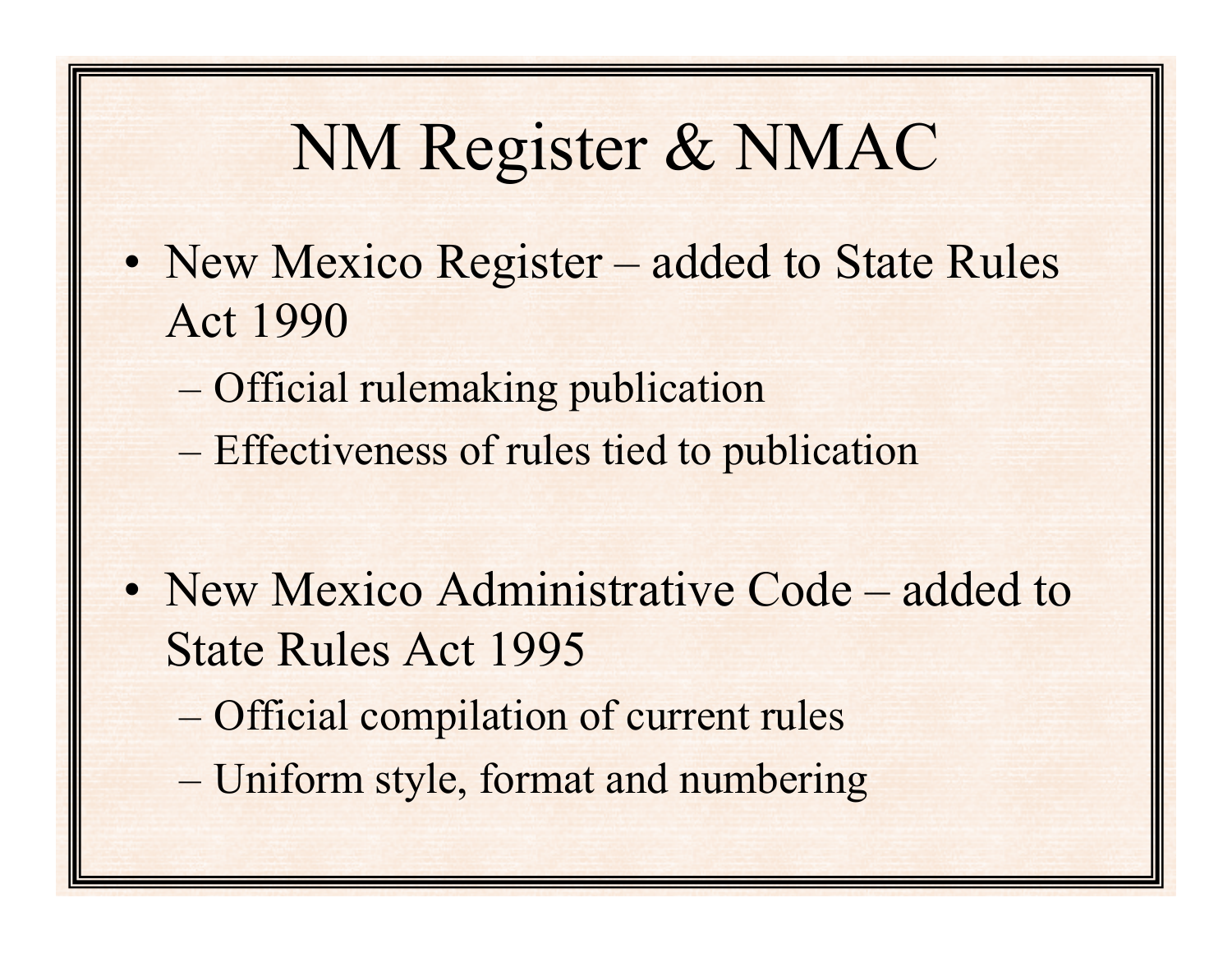# SBRAC

- Small Business Regulatory Relief Act 2005
- Small Business Regulatory Advisory Commission
- Reviews all rules that could have a detrimental effect on small business
- Has no authority to stop or deter rulemaking
- Does not have rulemaking authority
- Makes suggestions on improvement
- Reports once a year to the Governor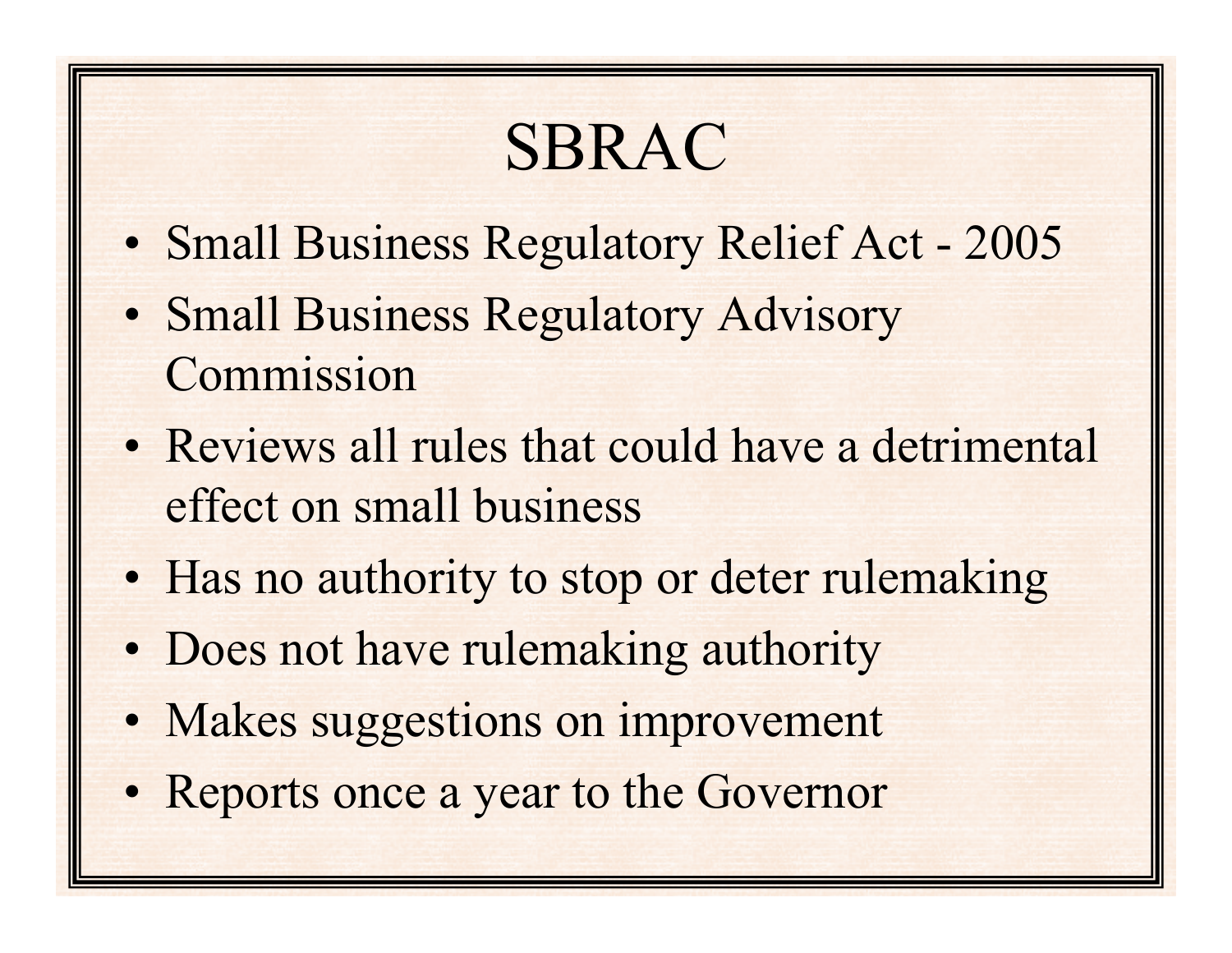#### New Rule Process